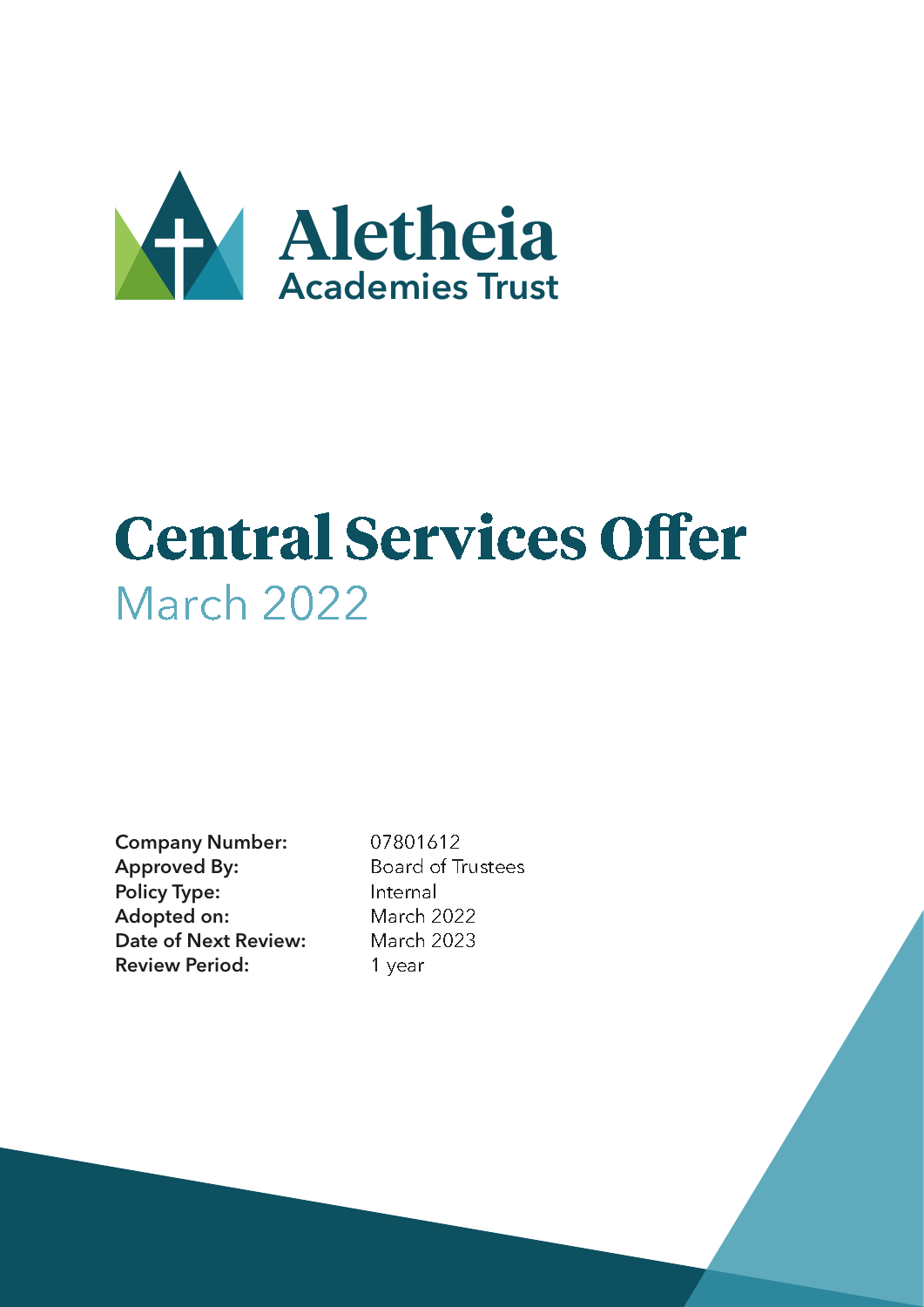# **Contents**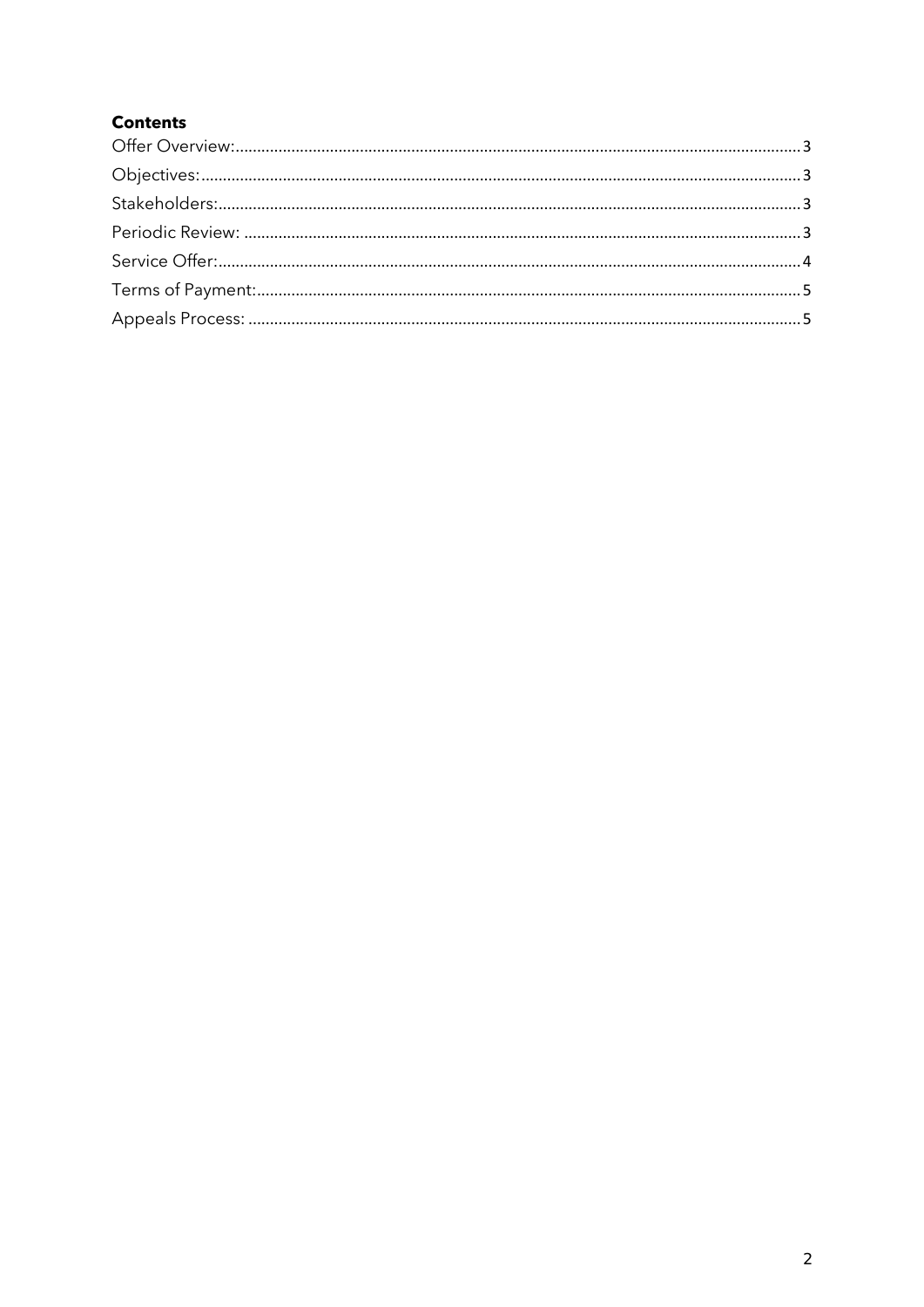#### <span id="page-2-0"></span>**Offer Overview:**

The Offer represents an agreement between Aletheia Academies Trust (AAT) and all Local Governing Bodies of its member academies. This Offer is intended to ensure transparency around the deduction of General Annual Grants (GAG) by the Trust in order to provide a number of centralised services to its member academies. This Offer sets out to ensure that AAT meets its legal obligations to maintain and improve educational and financial standards across the Trust.

The Offer will remain valid until superseded by a revised agreement mutually endorsed by the stakeholders.

#### <span id="page-2-1"></span>**Objectives:**

The objectives of this Offer are to:

- Provide clear reference to service ownership, accountability, roles and/or responsibilities;
- Present a clear, concise and measurable description of service provision to the Service Recipient(s); and
- Match perceptions of expected service provision with actual service support and delivery

#### <span id="page-2-2"></span>**Stakeholders:**

The following Service Provider and Service Recipient(s) will be used as the basis of the Agreement and represent the primary stakeholders associated with this Offer:

| <b>Service Provider:</b>      | Aletheia Academies Trust                        |
|-------------------------------|-------------------------------------------------|
| <b>Services Recipient(s):</b> | Cliffe Woods Primary School                     |
|                               | <b>Halling Primary School</b>                   |
|                               | Holy Trinity CE Primary School                  |
|                               | Horton Kirby Church of England Primary School   |
|                               | Rosherville Church of England Academy           |
|                               | Saint George's Church of England School         |
|                               | Shorne Church of England Primary School         |
|                               | St Botolph's Church of England Primary School   |
|                               | Stone St. Mary's CE Primary School              |
|                               | Sutton-at-Hone Church of England Primary School |

#### <span id="page-2-3"></span>**Periodic Review:**

The Board of Trustees in conjunction with the Chief Executive Officer (CEO) is responsible for facilitating regular reviews of this document. Contents of this document may be amended as required, provided mutual agreement is obtained from the primary stakeholders and communicated to all affected parties. AAT will incorporate all subsequent revisions and obtain mutual agreements/approvals as required.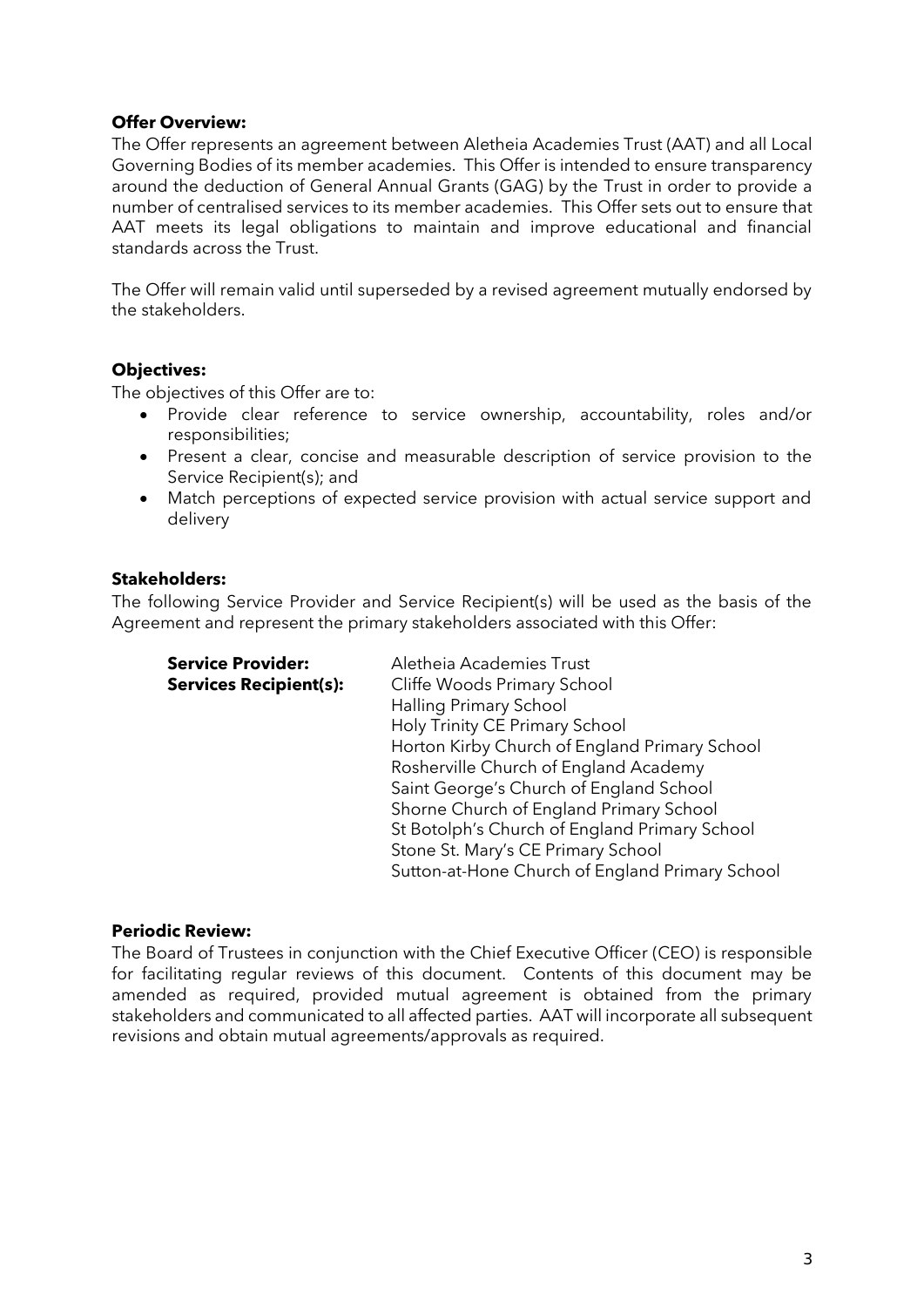# <span id="page-3-0"></span>**Service Offer:**

The following detailed service parameters are the responsibility of the Service Provider in the ongoing support of this Offer.

# **Service Scope:**

The following Services are covered by this Offer:

- i. The appointment of a CEO (to act as Accounting Officer), Chief Financial Officer (CFO) and an Executive Team to provide expertise and support on all matters to Headteachers/Heads of School, Local Governing Bodies and staff (including the provision of RSL services);
- ii. The provision of a centrally managed finance function, save where member academies retain a School Business Manager or Finance Manager, including the provision of an accounting system, internal and external year-end audits and consolidated financial statements;
- iii. The provision of Human Resources services, including the provision of an outsourced Human Resources Administration Service, Human Resources Advice & Consultancy Service, Payroll function, support during the Trust Performance Management process and payment of indirect staff costs, such as recruitment packages and the Apprenticeship Levy;
- iv. The provision of IT Support Services (via a separate Service Level Agreement; please see Appendix 1 for further details), including the provision of Microsoft licencing;
- v. The provision of a number of goods and services, including (but not limited to):
	- School Improvement services, including annual School Reviews, pre/post Ofsted/SIAMS inspection support and facilitation of Initial Teacher Training hub;
	- Compliance, including annual Safeguarding Audit, website compliance, health & safety compliance, procurement, policies, Data Protection Officer (GDPR), statutory insurance inspections, Single Central Record package and DfE returns;
	- Leadership Support, including leadership capacity, leadership development (NPQML & NPQSL), Governor support and payment of the Rochester Diocese Service Level Agreement;
	- Legal support; and
	- Governor and staff training
- vi. Access to approved online education services, such as the National College training resources, the Key and Fischer Family Trust;
- vii. The management and delivery of Trust funds, including (but not limited to) School Condition Allocation funding; and
- viii. The appointment of a Trust Clerking team to the Trust Board and Local Governing Bodies, including associated Committees;

# **Service Recipient Requirements:**

The Service Recipient responsibilities and/or requirements in support of this Offer include:

- i. To ensure that the agreed deduction of GAG is available to the Trust and that this expenditure is included within approved budgets and strategic financial planning;
- ii. To ensure that all information requested by the Trust is made available in a timely manner to assist with the aforementioned services; and
- iii. To ensure that stakeholders are aware of the Central Services Offer and comply with the requirements of the Trust in fulfilling the Offer.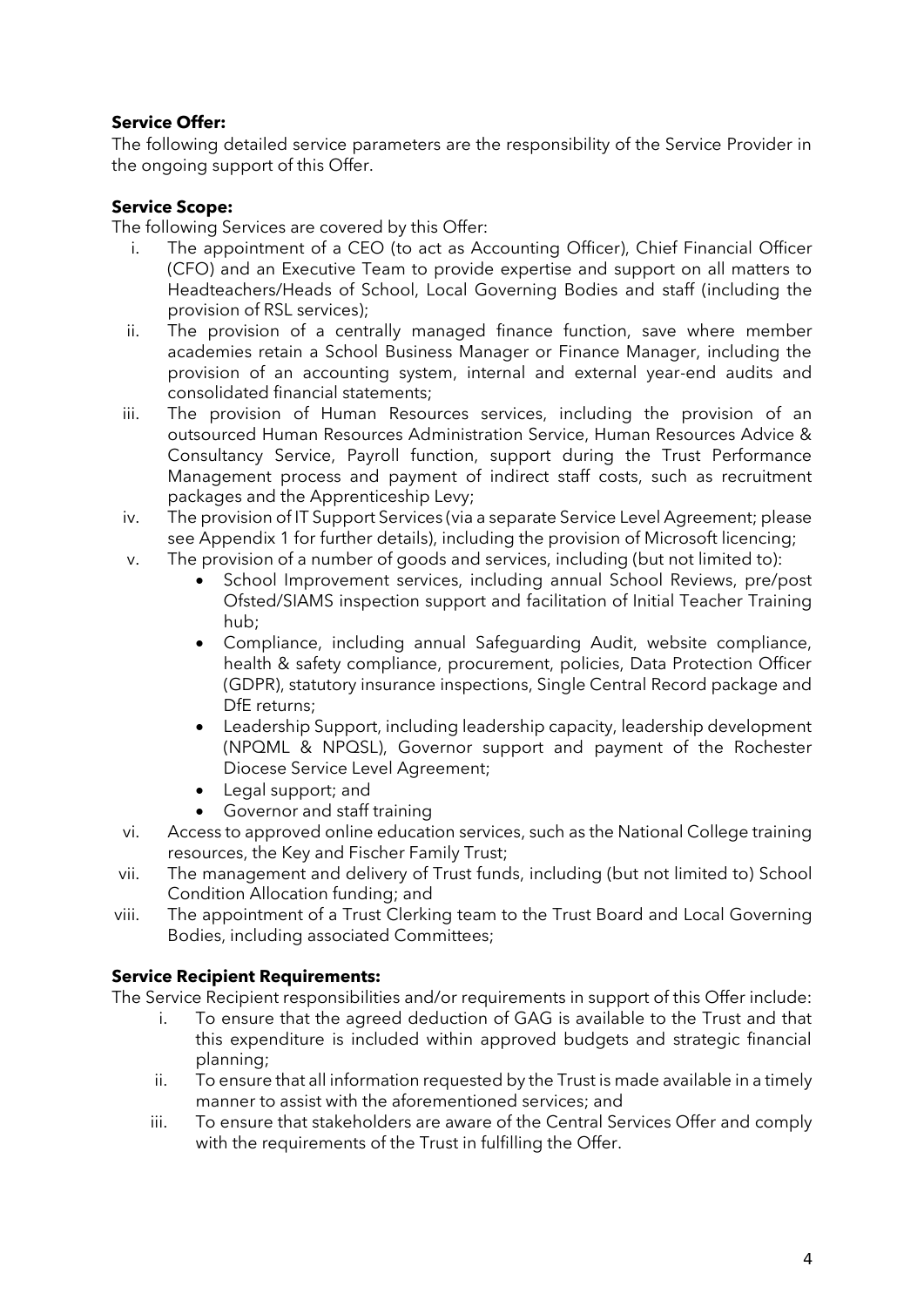# **Service Provider Requirements:**

The Service Provider responsibilities and/or requirements in support of this Offer include:

- AAT will appoint an appropriately experienced CEO to act as Accounting Officer for the Trust, who provide expertise and support to all academies in all matters. The CEO will carry out their responsibilities as Accounting Officer as detailed within the Academies Financial Handbook. The CEO will endeavour to ensure that strategic support is offered to all academies on a fair basis, but each academy must realise that circumstances may lead to additional support being required in one or more academy;
- ii. AAT will appoint an appropriately experienced CFO, ensuring that they have suitable knowledge and skills to fulfil the criteria as detailed within the Academies Financial Handbook. The CFO will provide strategic financial advice and support to all finance staff across all academies as required;
- iii. AAT will procure a number of goods and services on behalf of its member academies at both an individual and Trust level, ensuring that value for money is achieved;
- iv. Where available, surplus funds held centrally by AAT as a result of deductions from academy budgets will be used for the purpose of educational improvement, staff development and expansion;
- v. AAT will ensure that maximum interest is gained on surplus balances and the investment of surplus funds will be agreed by the Board of Trustees in conjunction with the CEO;
- vi. AAT will evaluate and appropriately distribute School Condition Allocation funding for capital projects across member academies. Funding will be allocated on a fair basis, but each academy must realise that circumstances may lead to additional funding being provided to one or more academy; and
- vii. AAT will ensure that its member academies will have access to professional legal advice through the services of a solicitor with appropriate education-based experience.

### <span id="page-4-0"></span>**Terms of Payment:**

In accordance with the decision of AAT and agreement of the Local Governing Bodies of the academies, payment will be made via a bank transfer undertaken by AAT from academy bank accounts three times per year.

Deductions will be made at the sum of 5.75% per academy.

In the event of any academy experiencing cash flow problems, they must contact the CFO in the first instance to discuss a temporary alternative arrangement regarding payments to assist in alleviating the issues. This decision remains at the full discretion of the CFO and any temporary arrangement will be reviewed against a mutually agreed timescale.

### <span id="page-4-1"></span>**Appeals Process:**

If a Local Governing Body feels that their academy has been unfairly treated in the pooling of funding, they should appeal in writing to the CEO in the first instance, clearly stating their reasons as to why they feel the level of pooling of funds is not appropriate. The appeal will be considered by selected members of the Board of Trustees and a written response provided to the Local Governing Body within 30 calendar days. If the grievance is not resolved, the Local Governing Body may appeal to the Secretary of State for Education, whose decision will be final and may dis-apply the provision for the pooling of funds.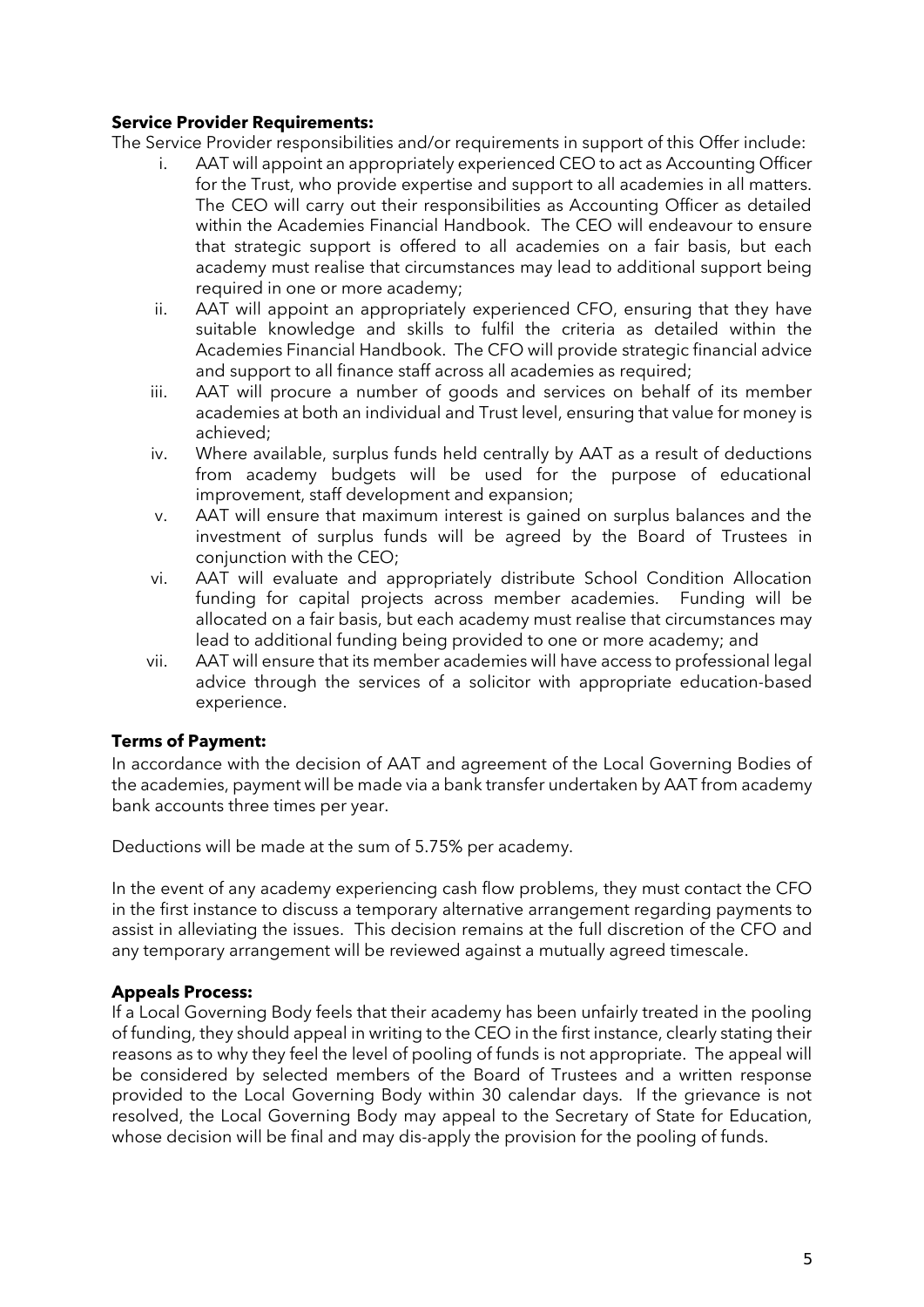

# **Appendix 1: IT Support Services Service Level Agreement** March 2022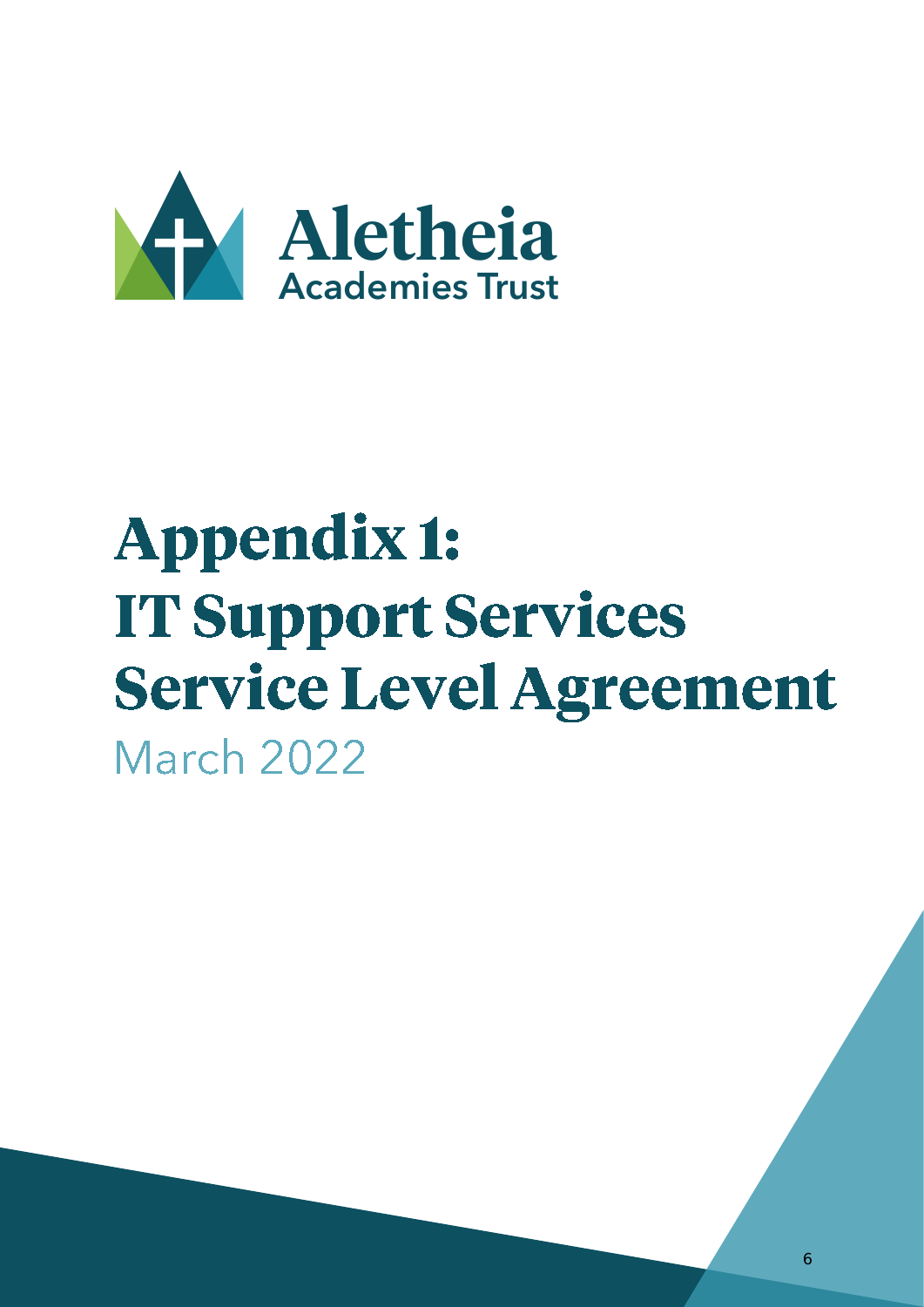# **Overview:**

The purpose of this document is to ensure that the proper elements and commitments are in place to provide consistent Information and Communications Technology (IT) Support Services across Aletheia Academies Trust (AAT).

The objectives of this document are to:

- Provide clear reference to service ownership, accountability, roles and/or responsibilities;
- Present a clear, concise and measurable description of service provision; and
- Match perceptions of expected service provision with actual service support and delivery

### **Definition of Service Levels:**

There will be numerous reasons for contacting IT Services. Not all requests will relate to errors or a disruption in service. When requests are made, they are assigned a call priority, determined by their potential service impact and fault severity, determined via IT Support Services. One of the following priorities will apply:

- **High:** An issue or issues affect multiple users. IT Support Leads are automatically alerted by email to any support ticket that has been assigned a high priority for urgent attention
- **Normal:** This is the default level that tickets are assigned and worked on in the order that they are received by IT Support Services

Exceptions to the above may be made to escalate specific needs of individuals (where appropriate) at the discretion of an IT Support Lead.

### **Provision of Services:**

The following services will be included as part of this Agreement:

- Provision of full technical support on workstations, servers, networks and other matters which affect the operation of the computer systems of the Service Recipient;
- Finding and implementing appropriate resolutions in response to technical issues;
- Remote support, including management of all software deployments, updates and server maintenance;
- Advising and supporting on matters regarding IT planning, procurement and implementation of systems in alignment with the Service Recipient's requirements, including migration of services, upgrading of systems (including compatibility with existing systems) and seeking value for money;
- Ensuring compliance with appropriate legislation and policies;
- Enhanced support line for Headteachers/Heads of School;
- Remote monitoring of network equipment to allow for the provision of proactive maintenance;
- Management of web-filtering to meet safeguarding and Service Recipient requirements;
- Management of a cloud-based backup solution, including the restoration of data;
- Remote completion of all SIMS.net upgrades and patches, including technical and assessment-based support;
- Assistance with General Data Protection Regulation 2018 (GDPR) compliance for digital data and storage; and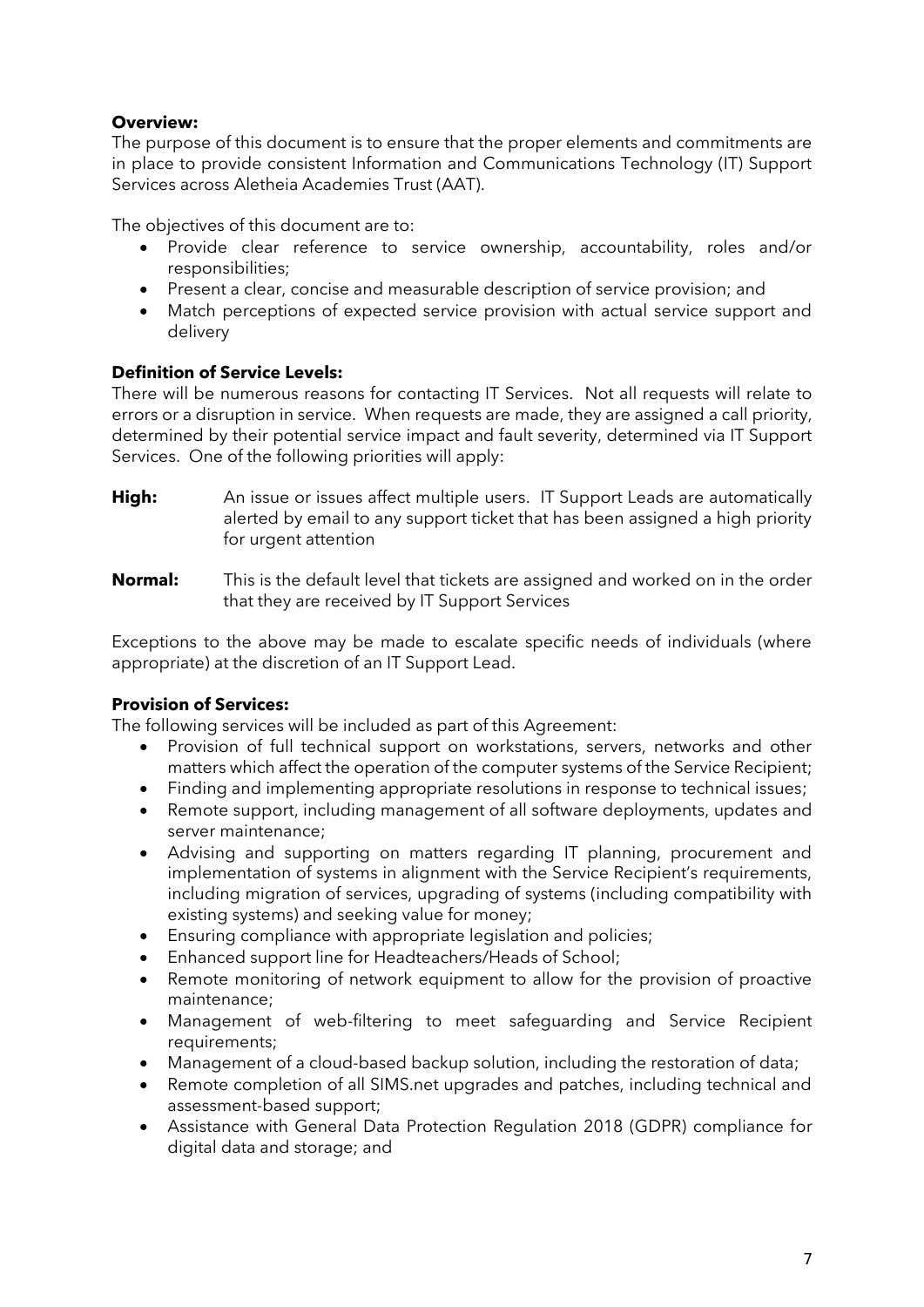- The provision of an IT Helpdesk system and knowledge base, which will:
	- Provide a single point of contact for IT support<br>- Handle all support contacts
	- Handle all support contacts
	- Log and process faults/queries
	- Provide progress information on faults upon request
	- Liaise with partner organisation Helpdesks
	- Manage a database of inventory, contacts and fault management
	- Provide reports detailing faults handled upon request

#### **Definition of Requests:**

The following definitions describe the types of request handled by IT Support Services.

#### Incident:

An incident is any event that is not part of the standard day-to-day operation of a service and which causes, or may cause, an interruption to, or reduction in, the quality of that service.

Examples of incidents would include but not be limited to:

- Cannot logon to the network using a Trust provided device;
- Inability to project an image onto a whiteboard;
- Unable to access user own work area;
- Unable to send and receive e-mails; and
- Unable to connect to the Internet.

#### Problem:

This is used by IT Support Services to link multiple incidents together to manage and effectively communicate with affected users, from the start of the problem through to resolution.

### Task

Generally, a task will be raised to acquire something that an end-user does not currently possess or have access to. An example of a task would be the consultancy on procurement of IT equipment.

#### Question:

Users are able to request assistance such as asking how to accomplish a task or how to use software that is not related to the software and/or system functioning correctly. An example of a question would be 'How do I insert a picture into a document'.

#### Support Availability:

IT Support Services will be able to provide support during the times detailed in Table 1:

| Period    | <b>Hours Covered</b>               | Resources Available                                                                                                                      |
|-----------|------------------------------------|------------------------------------------------------------------------------------------------------------------------------------------|
| Term Time | Monday to Friday<br>08:00 to 16:30 | IT Support Services are<br>the primary contact for<br>support. You will need to<br>contact the IT Services to<br>raise new incidents and |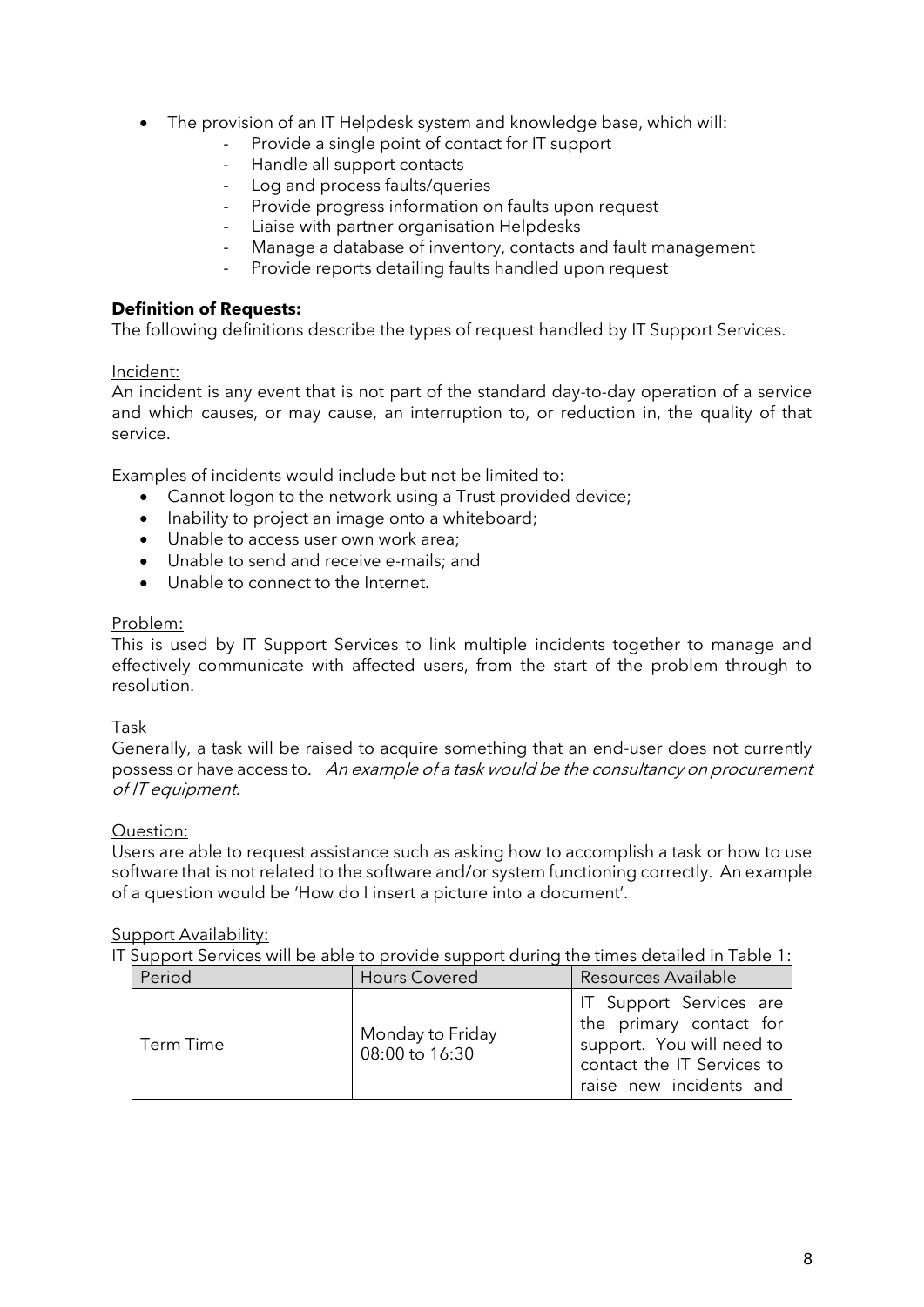| addition to obtaining<br>09:00 to 15:00<br>feedback and updates on<br>School Holiday<br>(telephone support will<br>existing incidents and<br>be limited)<br>change requests. | Monday to Friday | change | requests, | in |
|------------------------------------------------------------------------------------------------------------------------------------------------------------------------------|------------------|--------|-----------|----|
|------------------------------------------------------------------------------------------------------------------------------------------------------------------------------|------------------|--------|-----------|----|

Table 1: Support Availability

Outside of the above hours, calls can still be logged using the online Helpdesk or a message can be left via voicemail. Any such support calls will be reviewed and handled the following working day.

# Call Logging:

IT Support Services utilises an online helpdesk solution for call logging and management. When a call is updated, a notification e-mail is automatically sent to the end-user who can reply through e-mail or via the online Helpdesk webpage.

### Call Closure:

End-users will receive notification of call closure via a notification e-mail from the online Helpdesk. If an incident reoccurs after more than 7 calendar days, it will be logged as a new incident and referenced to the previous incident. All related incidents are linked to ensure the scope of the problem is fully understood.

### Contact Methods:

Use of the **IT Helpdesk** email address and **Live Chat** facility are the preferred contact methods.

| <b>Contact Method</b>                   | Detail                                                                                                                                                                                                                                                                                                                   |
|-----------------------------------------|--------------------------------------------------------------------------------------------------------------------------------------------------------------------------------------------------------------------------------------------------------------------------------------------------------------------------|
| E-mail                                  | IT@aaat.uk                                                                                                                                                                                                                                                                                                               |
| <b>Live Chat</b>                        | https://support.aaat.uk                                                                                                                                                                                                                                                                                                  |
| <b>WhatsApp</b>                         | 01474 531493                                                                                                                                                                                                                                                                                                             |
| <b>Facebook &amp;</b><br><b>Twitter</b> | @aaatitsupport                                                                                                                                                                                                                                                                                                           |
| Telephone                               | 01474 531493<br>The telephones are manned during standard support<br>hours (Table 1). A call handling system is in operation.<br>For out of hours, a message can be left via voicemail<br>that will be reviewed and handled the following<br>working day. All calls are recorded for monitoring and<br>training purposes |
| Knowledge Base                          | https://support.aaat.uk<br>The Knowledge Base contains guidance and articles<br>for support with common problems                                                                                                                                                                                                         |
| Procurement<br>Enquiry                  | It-procurement@aaat.uk                                                                                                                                                                                                                                                                                                   |

Table 2: Contact Methods

Incident & Change Request Prioritisation:

IT Support Services will endeavour to resolve any incident at the earliest opportunity. If this is not possible, a plan of action for proposed resolution will be discussed either through the online Helpdesk or via telephone.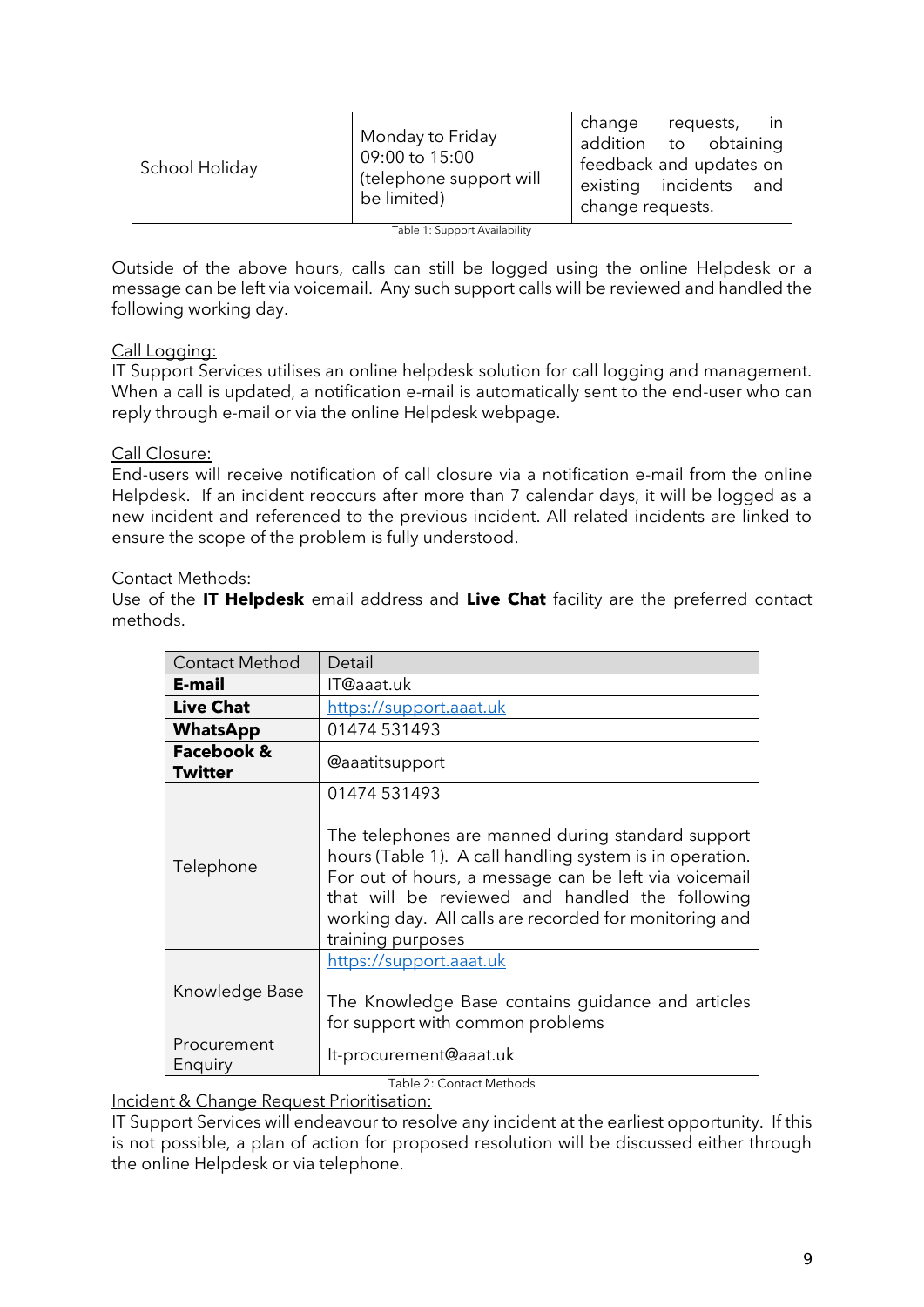Priority will be assigned based on the severity and urgency of the incident/change request as identified above.

#### Response and Resolution Times:

Several factors may influence IT Support Services in dealing with incidents and change requests. Such factors include but are not limited to:

- Access to equipment;
- Access to site;
- Complexity of problem;
- Current volume of support requests;
- Delays with suppliers;
- Lack of action/information by end-user;
- $\bullet$  Limitations of  $3<sup>rd</sup>$  party contracts/services;
- Responsiveness of  $3<sup>rd</sup>$  parties;
- Staff absence; and
- Travel delays and traffic incidents.

#### Reporting:

The online helpdesk will track and monitor calls over time on a per academy basis. Reports will be provided during an annual Service Review and will show the number of calls logged by priority. Further information will be available on request.

#### **Extension to Services:**

Extensions to the service provision can be made by an individual academy by submitting a request to IT Support Services for consideration. An extension to service can include temporary, seasonal or permanent extensions to the current service. Extensions will be subject to an additional charge, such as out of hours work or excessive on-site working hours.

#### **Backup:**

Academies will be required to purchase cloud-based backup, Redstor, provided by IT Support Services at a discounted rate based on a MAT procurement model. Academies will be charged three times per year in-line with the Terms of Payment. Charges will be atcost, based on the total allocated storage utilised per GB. This service includes all virtual service OS drives, critical data from physical server drives and staff/pupil areas (etc.) that are required for disaster recovery.

Data is backed up on a nightly basis with a rollover of one month (this is the time span in which data can be recovered from the backup date). Restore jobs will need to be raised as a support call to IT Support Services.

IT Support Services will maintain and verify success of backup and restore jobs. Any data to be backed up must be stored on a network drive, as by default; local storage will not be backed up.

Disaster recovery or minor data recovery, data loss or loss of access to IT Support Services for a significant period that is caused as a result of issues arising from unauthorised work undertaken to the network by staff other than IT Support Services may incur additional charges. Such a decision will remain at the discretion of the IT Support Lead. Issues arising from preventable environmental issues, such as unintentional flooding or local electrical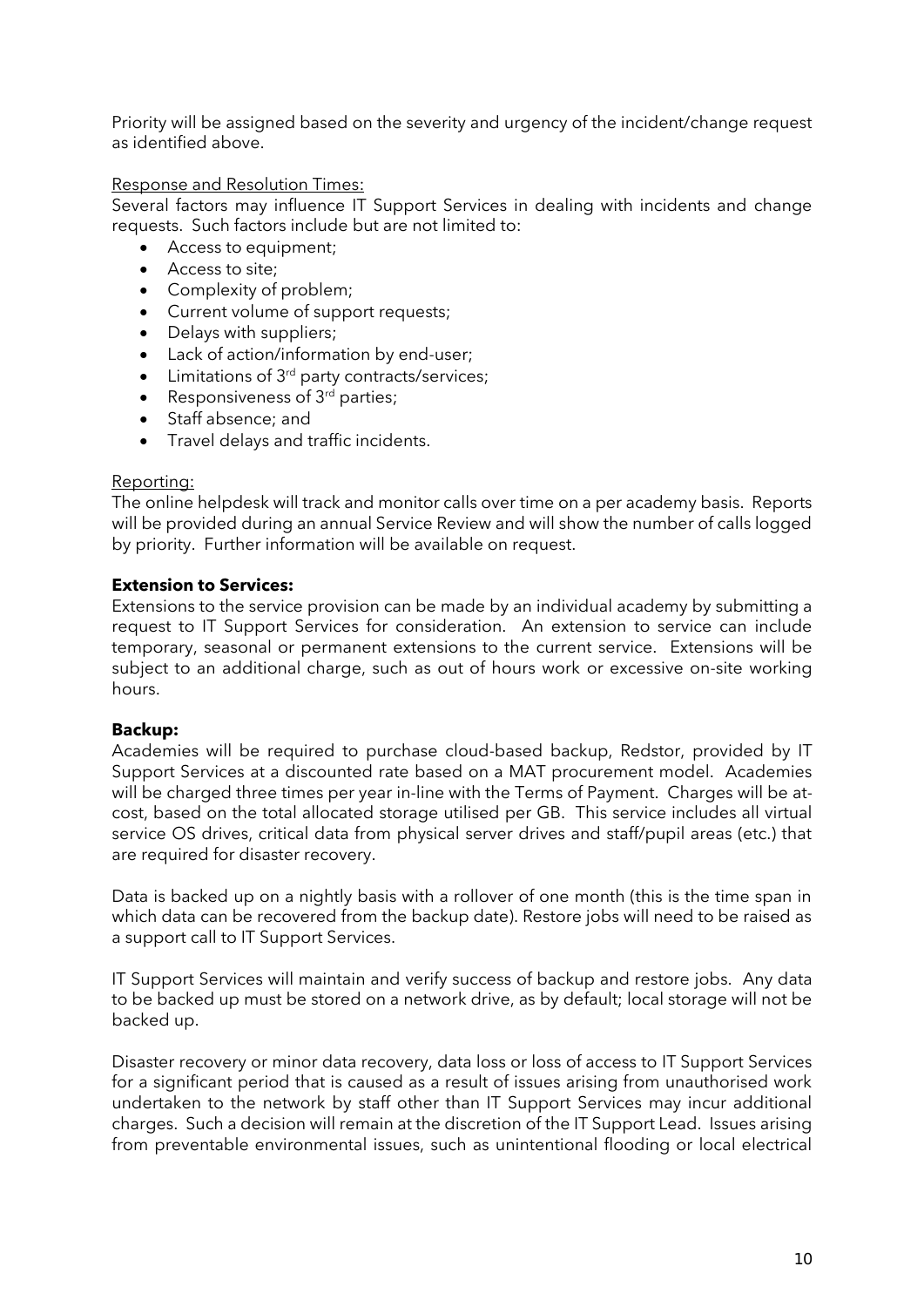circuit changes where IT Support Services have not previously been notified, may also incur additional charges if resultant in data loss or similar.

# **Academy/End-User Responsibilities:**

The below table identifies tasks that remain the responsibility of the End-User:

| Academy/End-User<br>Responsibility | Description                                                                                                                                                                                                                                                                                                                                 |
|------------------------------------|---------------------------------------------------------------------------------------------------------------------------------------------------------------------------------------------------------------------------------------------------------------------------------------------------------------------------------------------|
| <b>Access Arrangements</b>         | Provide adequate and safe access to the academy<br>site and equipment as required by IT Support<br>Services                                                                                                                                                                                                                                 |
| Configuration                      | Equipment supplied by IT Support Services or one<br>its third-party suppliers must not be altered or<br>amended unless explicitly requested or authorised<br>to do so by a member of IT Support Services                                                                                                                                    |
| Procurement                        | The procurement of all hardware must be done so<br>via IT Support Services, to ensure compatibility and<br>value for money. Direct procurement shall only<br>take place with the express approval of an IT<br>Support Lead. Service Recipients will endeavour<br>to update IT Support Services on procurement<br>plans throughout the year. |
| Storage and Security <sup>1</sup>  | Ensure critical network equipment and servers are<br>secured and any access is restricted to technical<br>staff and premises staff as appropriate                                                                                                                                                                                           |
| <b>System User Training</b>        | Academies must ensure staff have received<br>appropriate induction for systems applicable to<br>their role, including GDPR. An appropriate<br>Acceptable Use Policy must be signed by any<br>students, staff and visitors who will use the<br>academy network                                                                               |
| Updates <sup>1</sup>               | Academies must ensure that any non-managed or<br>standalone device connected to the academy<br>network has appropriate security in place                                                                                                                                                                                                    |
| Virus Protection <sup>1</sup>      | Academies must ensure that any non-managed or<br>standalone device connected to the school<br>network has appropriate and up-to-date anti-virus<br>software and definitions installed                                                                                                                                                       |
| Warranties                         | Academies must ensure that purchased hardware<br>(supported by IT Support Services) critical to<br>network and service operation (e.g. a server) has<br>the appropriate warranty cover and acknowledge<br>that such hardware may require additional<br>investment at their expense for warranty extension                                   |

Table 3: School /End-User Responsibilities

<sup>&</sup>lt;sup>1</sup> Failure to adhere may result in a withdrawal of service until appropriate security is in place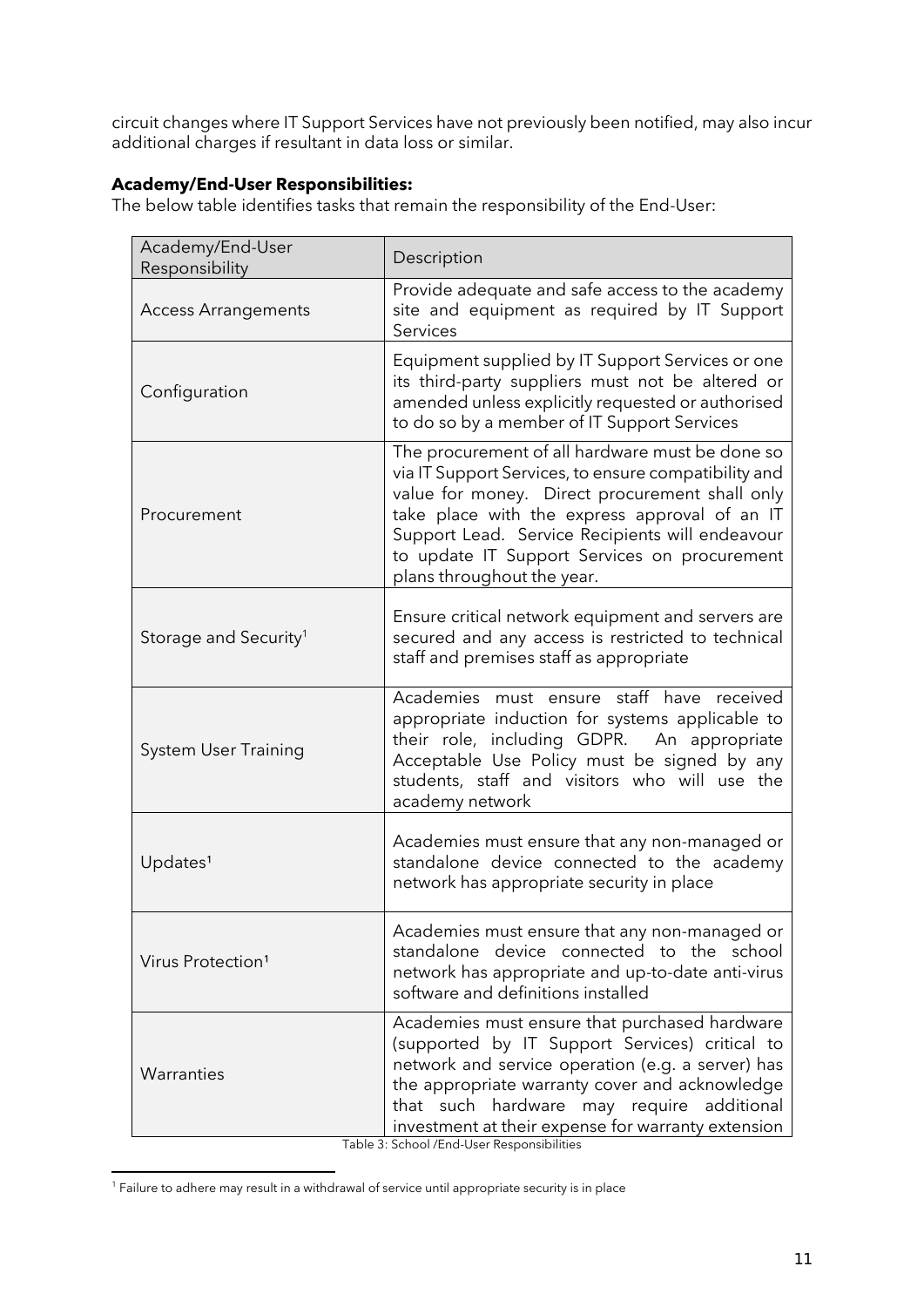# **Complaints Procedure:**

The complaints procedure is to be used if an academy wishes to escalate an incident or change request that has been logged, which the academy feels has not been dealt with in a timely or professional manner. A complaint may also be lodged relating to the overall service received, including the way an End-User has been treated by a member of IT Support Services. Any correspondence relating to complaints must originate from a member of the Leadership Group within the academy concerned and be submitted via email to the following address: [it-complaints@aaat.uk.](mailto:it-complaints@aaat.uk)

# **Service Review:**

An IT Support Services service review is to be undertaken annually within the academic year. The review will provide an opportunity to reflect on the service delivered, the scope of the SLA and to discuss future expectations, allowing for an assessment of any required amendments or extensions to the service being delivered.

The Headteacher/Head of School or Deputy Head and IT Co-ordinator (if applicable) will be invited to attend the review. The service review should be undertaken at the supported academy.

# **Service Recipient Requirements:**

The Service Recipient responsibilities and/or requirements in support of this Agreement include:

- i. Authorisation for IT Support Services to procure goods relating to the maintenance of hardware to the value of £500.00 per order directly with suppliers, working within predetermined budgetary constraints;
- ii. Authorisation for IT Support Services to act as keyholders to access premises during holiday periods, as necessary for hardware installations where no other keyholder is available; and
- iii. Engage in a medium-term procurement strategy with IT Support Services, allowing infrastructure to be aligned Trust-wide.

### **Service Exclusions:**

The following areas are not covered under this Agreement. If appropriate (and at the discretion of the AAT), IT Support Services will assist as required on a reasonable best endeavours basis; which may incur charges.

- Third-party e-mail suppliers (for example, RM Unify)<sup>2</sup>;
- Bespoke learning platforms aside from central MAT provision (where available);
- Contractor and visitor devices:
- Incompatible or unlicensed software;
- Recovery of data from personal external storage devices (external hard disk drives, USB flash drives);
- Personal devices, such as mobile phones:
- Use of assessment and tracking systems aside from central MAT provision (where available); and
- Viewing and extraction of CCTV footage.

<sup>&</sup>lt;sup>2</sup> IT Services may not be able to provide direct support for services where a separate, third-party support contract and commitment is active.